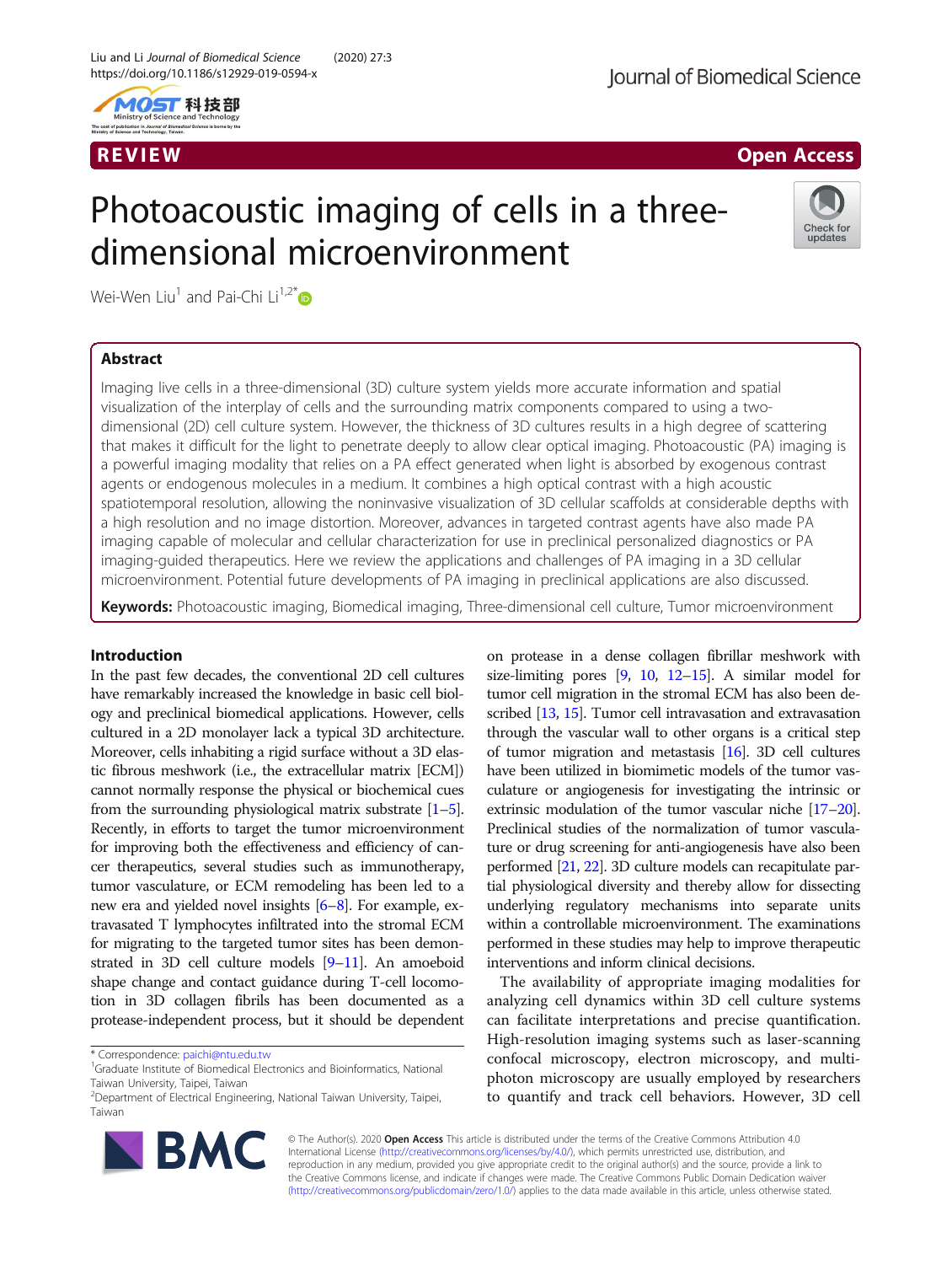cultures are usually thick and exhibit strong light scattering, which results in the impinging light experiencing severe diffraction and diffusion. One method for acquiring images of high quality during live cell imaging is to culture cells on the surface of a thin layer of 3D ECM matrix gel (also named a 2.5D culture) or a cell-laden 3D ECM matrix gel with a reduced thickness. Microscope objective lenses with numerical apertures (NA) necessary for high-resolution imaging have very small working distances, such as 100–200 μm for lenses with magnifications above 60×. When using an inverted microscope, the thickness of the holder (e.g., coverslip or polydimethylsiloxane layer) supporting the 3D cell culture will reduce the working distance to  $0-50 \mu m$ , and so the deepest visible site of the 3D gel will be only 50 μm from the bottom surface of the holder. However, when the thickness of a hydrogel is less than  $50 \mu m$ , a finite-element model simulated that the hydrogel stress field around the indenter actually interacted with the rigid bottom support, leading to a stiffer response [\[23](#page-6-0)]. Experimental evidence further proves that the cell aspect ratio, area, and migration speed are significantly increased in hydrogel with a height of less than 200 μm due to the mechanical gradient along its height [\[23](#page-6-0)]. Moreover, although yes-associated protein (YAP) has been documented as a key factor to mediate cancer progression through mechanotransduction, a recent report challenges the established knowledge that the breast cancer progression is regulated by YAP-dependent mechanotransduction in 2.5D culture model, which is, the independency of YAP in ECM stiffness-mediated breast cancer progression is found in 3D cultures and patient samples [\[24](#page-6-0)]. Therefore, data obtained from 2.5D cultures and thin cell-laden 3D cultures should be examined carefully. Obtaining detailed information about the center region of 3D cell cultures usually requires the biochemical processing of gel fixation following by thin sections of embedded gels to produce samples whose structural, histological, or protein expression patterns can be investigated using optical imaging systems. Regrettably, these processing methods can cause gel deformation or damage, the loss of localized enzymes and metabolite profiles, and alterations to cell dynamics and chemical and nutrient gradients.

To address the problem of deep imaging, PA imaging as a noninvasive and hybrid imaging modality that combines optical excitation and ultrasonic detection to attain better spatial resolution than traditional ultrasound (US) imaging and also achieve deeper penetration than purely optical imaging systems. PA imaging is a powerful imaging technique that can provide scalable and multicontrast images of 3D cell culture scaffolds, ranging from single cells to an organoid culture. Furthermore, both structural and functional information can be obtained

using a single- or multiwavelength laser. Conventional optical imaging using contrast agents with emitted fluorescence or bioluminescence, which typically can be imaged with spatial resolution and the imaging depth in micrometer or sub-micrometer scale. By taking the advantage of the laser-based PA principles, photons can be converted into ultrasonic waves in biological samples. Because of acoustic wave can travel through scattering tissue much far than photon does, PA imaging techniques can surpass the depth limitation of optical imaging systems. To provide a practical guide for choosing the appropriate technologies to examine the 3D structural or functional information of biomaterials, cellular behaviors, and cell–biomaterial interactions, we compare the properties of the most widely used imaging modalities to that of PA imaging modality (Table [1](#page-2-0)). As such, we summarized the scalability, the chemical sensitivity, and the potential applications of acoustic imaging, optical imaging, PA imaging, and electron imaging. Among these techniques, PA imaging can achieve better spatial resolution than acoustic imaging, and its imaging depth can be larger than optical imaging and electron imaging. In this review, we first briefly outline the importance of using 3D cell cultures as novel physiological mimicry platforms, and then discuss the current challenges in optic-based imaging of 3D cell cultures for the characterization of cell–biomaterial interactions. Since PA imaging can potentially obtain images at greater depths, we describe the physical background into how PA imaging works and the principles of the two main PA imaging modalities. Combining PA imaging with the use of multiplex contrast agents makes it possible to monitor interactions between cells and 3D scaffolds. Since most 3D cell cultures have no endogenous contrast agents, the application of exogenous contrast agents in 3D cell cultures will be more focused in this review. Finally, we draw conclusions about the current bottlenecks and the future outlook on expanding the capabilities of PA imaging through the use of multimodality and unconventional imaging toolkits.

#### Review

#### Fundamentals of PA imaging

PA imaging is based on the physical integration of optical irradiation and ultrasonic detection (Fig. [1\)](#page-2-0) [\[25](#page-6-0)–[27](#page-6-0)]. Irradiating light-absorbing materials with a short-pulse laser induces an increase in pressure through thermoelastic expansion. The resulting pressure waves can be interpreted to US waves as the pressure wavefront propagates in the light-absorbing region. The US waves, also known as PA waves, can be detected by US transducers to produce electrical signals. These signals are then amplified, digitized, decoded, and transferred to a computer for image formation. The amplitude of the PA response is proportional to the concentration of the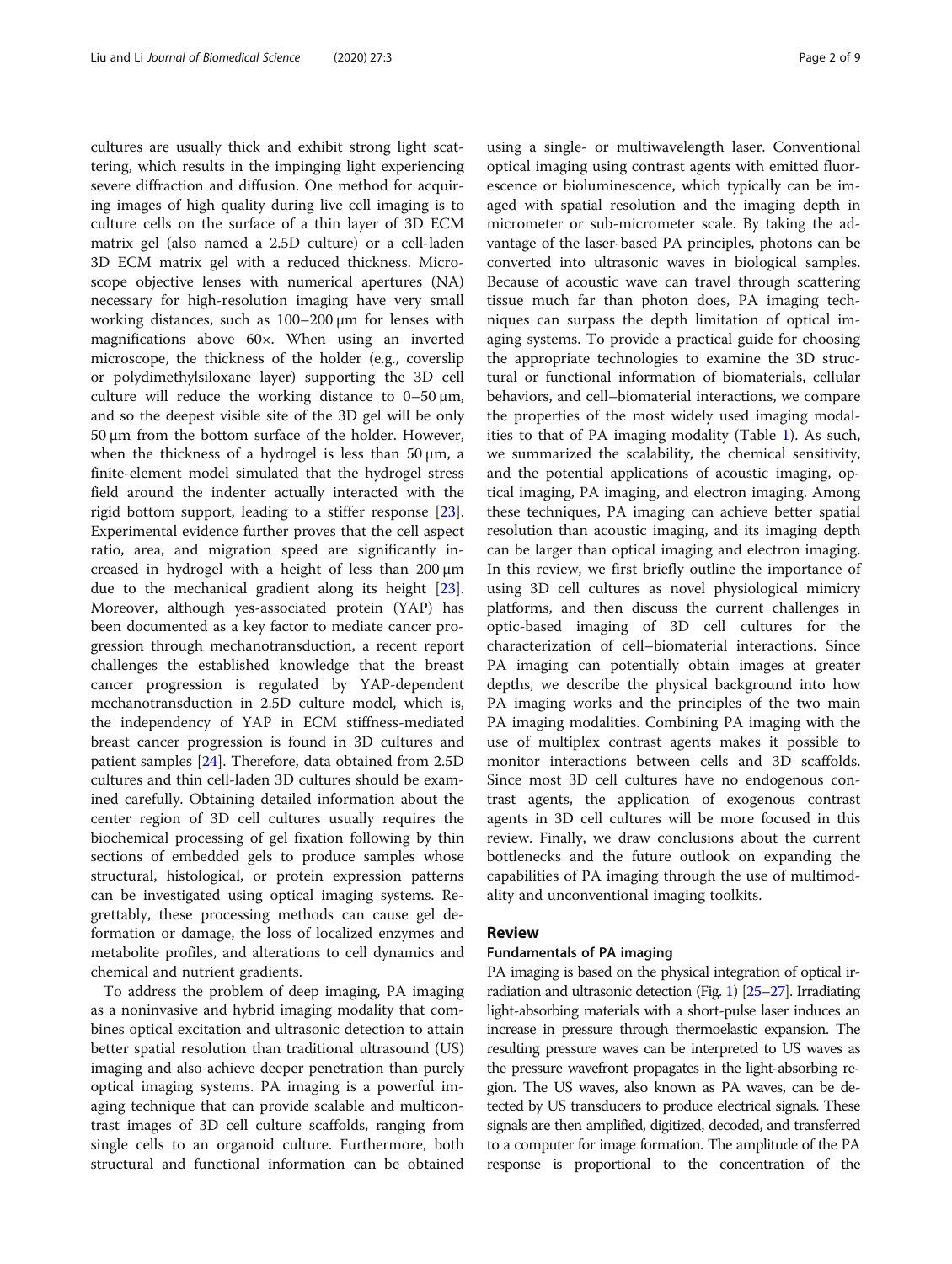<span id="page-2-0"></span>Table 1 Comparison of properties of the imaging modalities<sup>a</sup>

| Imaging<br>modality | Spatial<br>resolution | Imaging<br>depth | Chemical<br>sensitivity | Potential applications                                                                            |
|---------------------|-----------------------|------------------|-------------------------|---------------------------------------------------------------------------------------------------|
| EM                  | 1 nm                  | $0.1 \mu m$      | N.A.                    | Biomineralization, biomaterial surface structure, pore formation, cell-biomaterial<br>interaction |
| <b>CM</b>           | $0.4 \mu m$           | $0.1$ mm         | High                    | Cell behavior, cell tracking, gene expression, cellular substructure, functional<br>activity      |
| <b>MPM</b>          | 1 µm                  | l mm             | High                    | Biomaterial architecture, cell tracking, functional activity                                      |
| OR-PAM              | $2.5 \mu m$           | 1 mm             | High                    | Cell tracking, functional activity, fluid dynamics, cell-biomaterial interaction                  |
| OCT                 | $10 \mu m$            | $2 \, \text{mm}$ | Low                     | Vascularization, biomaterial architecture, functional activity                                    |
| AR-PAM              | $45 \mu m$            | $3 \, \text{mm}$ | High                    | Vascularization, biomaterial architecture, cell metabolism, functional activity                   |
| <b>US (20 MHz)</b>  | $165 \mu m$           | 3 cm             | Low                     | Fluid dynamics, mechanics, spatial patterning of cells, functional activity                       |
|                     |                       |                  |                         |                                                                                                   |

<sup>a</sup>Abbreviations: EM electron microscopy, CM confocal microscopy, MPM multi-photon microscopy, OR-PAM optical resolution photoacoustic microscopy, OCT optical coherence tomography, AR-PAM acoustic resolution photoacoustic microscopy, US ultrasound imaging, N.A. not available

absorbers, the optical absorption coefficient of the photoabsorber, and the thermal coefficient of volume expansion. The contrast of PA imaging when imaging in vivo or in vitro samples can be improved by utilizing the various available PA contrast agents as photoabsorbers such as hemoglobin and gold nanoparticles [[28](#page-6-0)–[33\]](#page-6-0).

#### Photoacoustic microscopy

Photoacoustic microscopy (PAM) is one type of PA imaging modality that aims to image at millimeterscale depths and micrometer-scale resolutions. Its microscopic essence is appropriate for visualizing structural, functional, or molecular information such as property alterations of a scaffold, cellular dynamics, or engineered vasculature and angiogenesis inside 3Dscaffold-based samples. During PAM scanning, each laser-pulse-generated time-resolved PA signal recorded from the US transducer is converted into onedimensional depth-resolved image (A-line) based on the sound velocity in the sample, and A-line scanning is used to form a 2D frame. Coupling this with 2D raster scanning along the horizontal plane allows a 3D image with volumetric information to be generated. Because the degree of scattering is much lower for US than for visible light in biological samples, PAM provides a better spatial resolution and a deeper penetration depth [\[34](#page-6-0), [35\]](#page-7-0).

The axial resolution and the achievable penetration depth of PAM are determined by the central frequency of the US transducer. The axial resolution is equal to half the spatial pulse width, and a higher operating frequency has a smaller wavelength and hence generates shorter pulses, giving a better axial resolution. The lateral resolution of PAM is determined by the combined response of the point source from overlapping optical excitation and acoustic detection by the PAM imaging system, known as the point spread function. Depending on what directs the resolution of the imaging system, PAM can be further categorized into optical-resolution PAM (OR-PAM) and acoustic-resolution PAM (AR-PAM) (Fig. [2\)](#page-3-0). In OR-PAM, the optical focus is better than the acoustic focus and a lateral resolution of a few micrometers can be achieved, allowing for single-cell imaging. Nonetheless, high optical scattering limits the

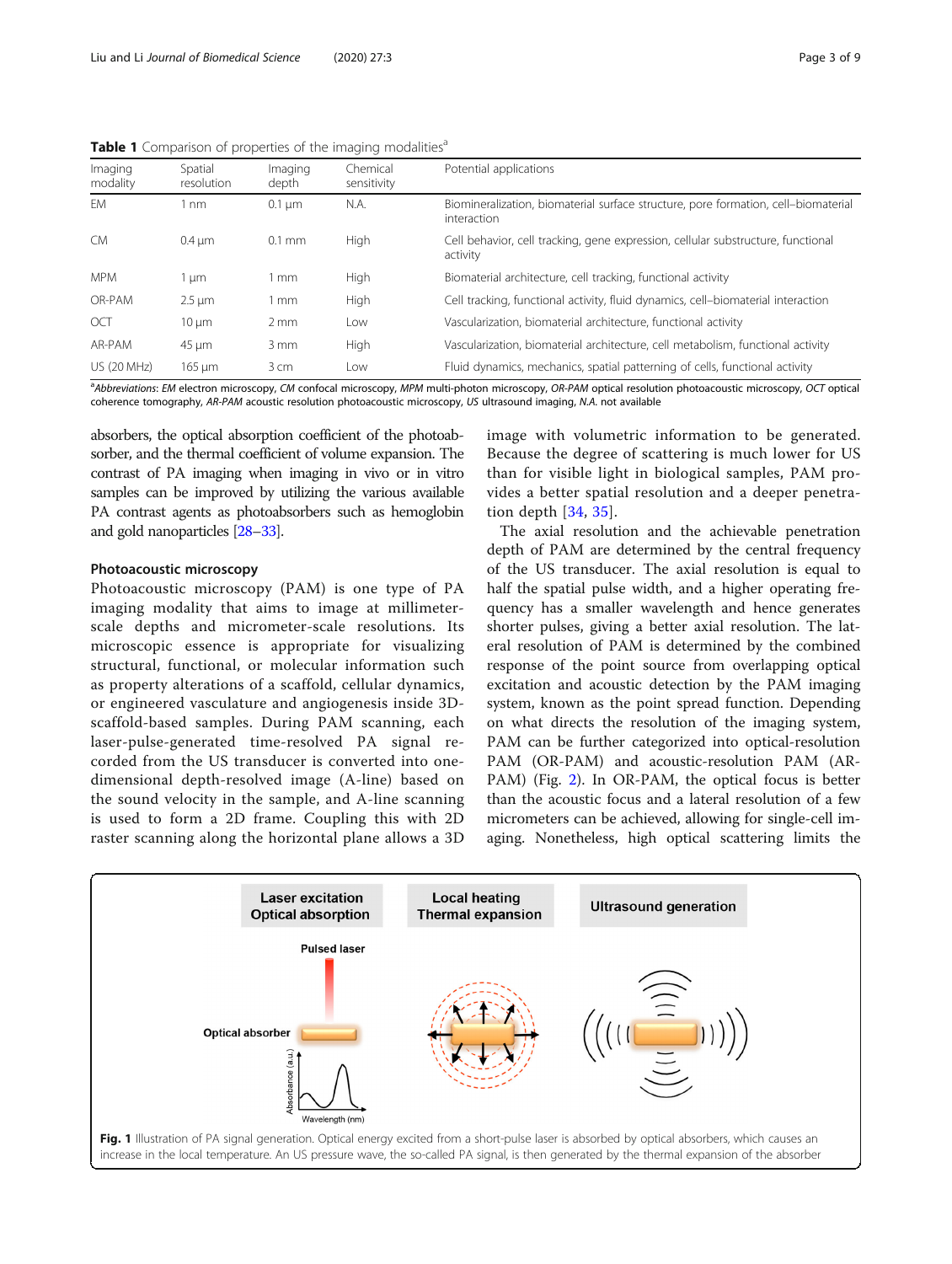<span id="page-3-0"></span>

penetration depth to around 1 mm in OR-PAM. In AR-PAM, the acoustic focus is much better than the optical focus, and a lateral resolution of a few tens of micrometers can be achieved. The relatively weak acoustic scattering in AR-PAM allows a penetration depth of up to a few centimeters, which enables investigations of phenotypic characteristics in a 3D configuration. In both OR-PAM and AR-PAM, using objectives with low NA makes it possible to image a large field of view without sacrificing the depth resolution.

# Monitoring a 3D microenvironment using PA contrast agents and multiscale PAM

PA contrast agents can be categorized into two types, endogenous and exogenous. Two well-known endogenous contrast agents applied in in vivo label-free PA imaging are melanin and hemoglobin. Except for cells containing melanin, PA contrast is usually undetectable in biomaterials and the cell-laden 3D culture, and so an exogenous contrast agent needs to be introduced for contrast enhancement. Exogenous contrast agents for use in PA molecular imaging have to possess certain photophysical and biological properties, such as efficient optical-to-PA conversion, long-lived excited-state lifetime, biocompatibility, distinct optical absorption spectra (where the endogenous contrast agents have a lower absorption), and the capability to pass through cellular and fibrillar barriers for successful labeling [\[29](#page-6-0), [36\]](#page-7-0). Furthermore, both endogenous and exogenous contrast agents

are usually with optical absorption spectra in the nearinfrared (NIR) window (600–1100 nm) so as to ensure their deeper penetration and hence the required imaging depth.

For multiscale biological systems, several kinds of representative PAM systems are summarized based on the scalable imaging performance shown in Fig. [3](#page-4-0) [\[44\]](#page-7-0). Generally, AR-PAM (i.e. using unfocused laser beam) can achieve imaging depth beyond 1 mm, in contrast, OR-PAM can only achieve imaging depth within 1 mm due to the limited penetration of a focused laser beam. AR-PAM with a focused 50- MHz ultrasound detector can provide lateral resolution of 45 μm and axial resolution of 15 μm for detection of oxygen saturation in a single blood vessel over 1 mm beneath the tissue surface [\[39](#page-7-0)]. The imaging depth can be extended to 4 cm and the lateral resolution is enlarged to 100–560 μm when reducing the center frequency of the focused ultra-sound detector to 5 MHz for macroscopic purpose [\[38\]](#page-7-0). Real-time imaging and the deeper penetration depth up to 7 cm can be achieved when using an ultrasound transducer array as the detector combined with a computed tomography scanning system [\[37](#page-7-0), [45](#page-7-0)]. OR-PAM for imaging cells has the lateral resolution of 1–5 μm, and the axial resolution can achieve to  $\sim$  15 µm when combination with a 75-MHz focused ultrasound detector [\[40](#page-7-0)] and it can be improved to 7.5 μm when using focused ultrasonic detector with a center frequency of 125 MHz [\[41](#page-7-0)]. Combination with objectives with a higher NA and sub-diffraction techniques, the lateral resolution of OR-PAM can be increased to 87 to 220 nm to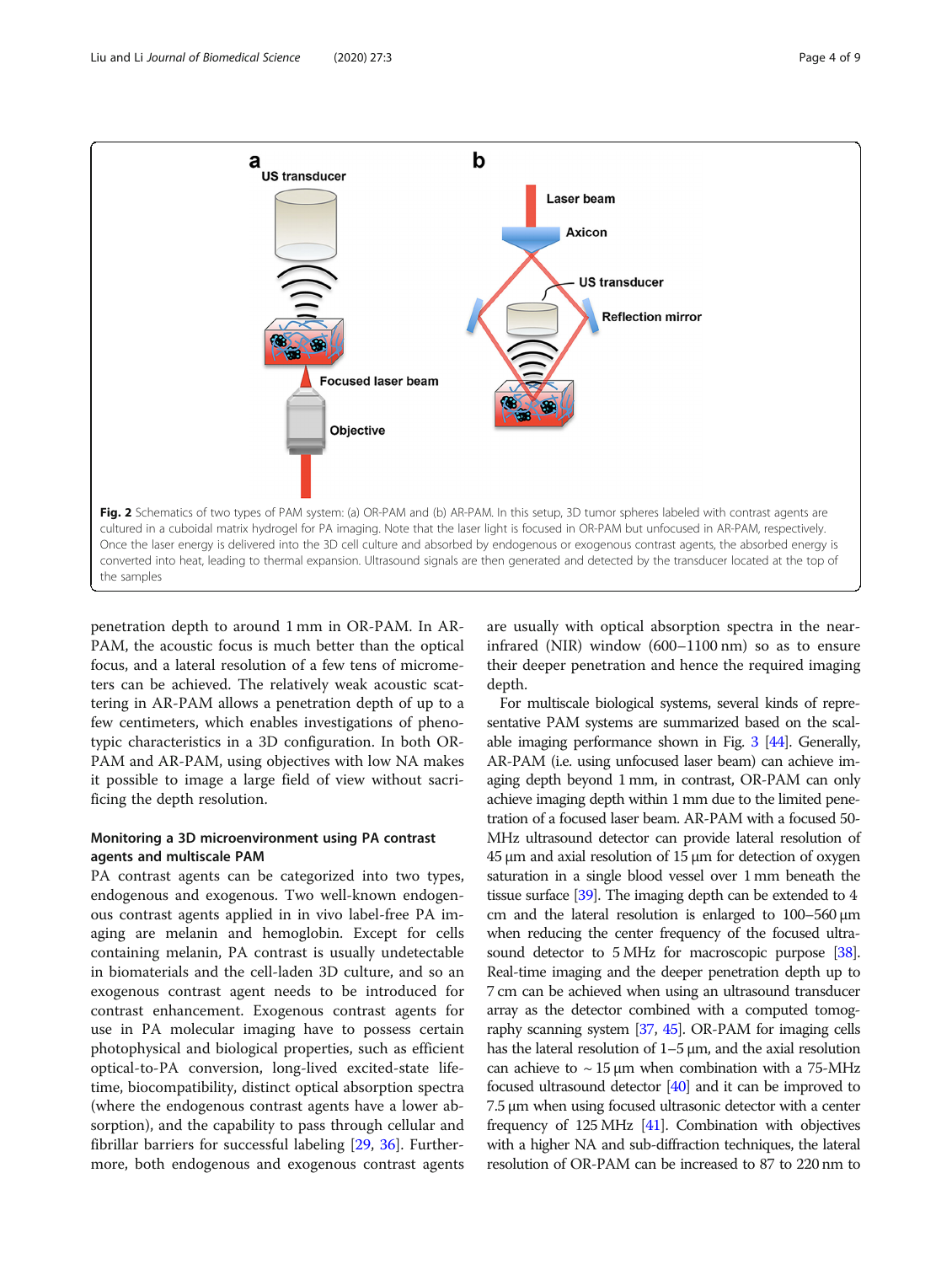<span id="page-4-0"></span>

achieve the purpose for imaging organelle [\[42](#page-7-0), [43\]](#page-7-0). Following sections will draw on the biomedical applications of PA imaging based on the properties of PA contrast agents including probing functional biological processes, structural imaging of biomaterial scaffolds and vasculature, cell tracking, and tumor detection in 3D microenvironments. Among these studies, to achieve PA imaging at the single-cell scale, OR-PAM can be used, and AR-PAM can be used to achieve deeper penetration and tissue-scale imaging in in vivo animals/human studies.

## Functional imaging of 3D cell cultures/tissues

The change in the absorption spectra between oxyhemoglobin and deoxyhemoglobin enabled the total concentration of hemoglobin and the oxygen saturation in the rodent brain vasculature or tumor angiogenesis to be detected in multiwavelength PAM [\[37](#page-7-0), [45](#page-7-0)–[47\]](#page-7-0). Gold nanoparticles (AuNPs) are exemplar PA contrast agents that provide unique possibilities for both in vitro and in vivo molecular PA imaging. For example, AuNPs have been administered to blood vessels for blood flow velocity measurements in chicken breast tissue [[48](#page-7-0), [49](#page-7-0)] and for monitoring the intravascular fluid pathway of the rat brain [\[50](#page-7-0)]. The use of NIR-responsive PA dyes for functional PA calcium imaging in in vitro 3D cell cultures and in vivo animal models, including arsenazo III, chlorophosphonazo III, and genetically encoded calcium indicators, has also been documented [[51](#page-7-0)–[53\]](#page-7-0). For in vivo

or ex vivo functional imaging or to observe flow dynamics in a fluid system, working with AR-PAM can achieve deeper imaging up to few millimeters and spatial resolution of 45–200 μm, but OR-PAM can provide cellular level information such as intracellular calcium imaging in 3D cell culture systems.

# Structural imaging of 3D scaffolds/tissues

After implanting 3D engineered porous scaffolds into mice ears, neovascularization in the implanted scaffolds could be noninvasively monitored and quantified using both AR-PAM and OR-PAM for up to 6 weeks [\[54\]](#page-7-0). Polymer porous 3D scaffolds incorporating carbon nanotubes or 3D-printed alginate-polydopamine scaffolds can be used for structural examinations of the 3D scaffolds with PA imaging [\[55,](#page-7-0) [56\]](#page-7-0). In these studies, to visualize the network of capillaries (5–10 μm) and 3D engineered porous scaffolds, OR-PAM is used to achieve spatial resolution of 5 μm and axial resolution of 15 μm, but with a limited imaging depth (1 mm). OR-PAM provides well-resolved images allowing quantification of the characteristics of the 3D scaffolds such as pore size, porosity, or fiber formation, and AR-PAM provides a thicker image layer up to 2 mm.

# Cell tracking and tumor cells detection in 3D cell cultures/ tissues

Melanin, a naturally produced pigment in melanoma cells, provides good optical and PA contrast in melanoma relative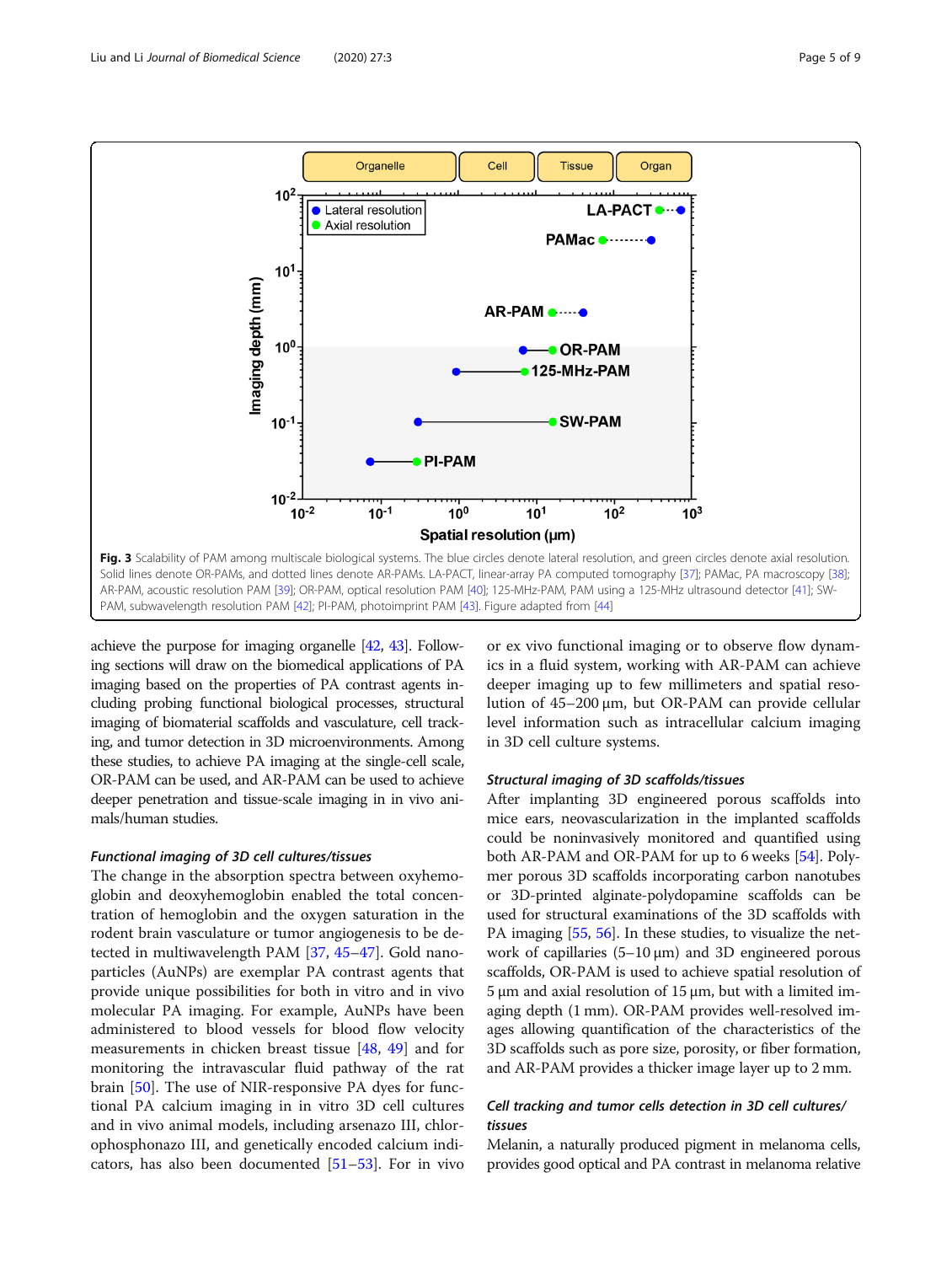to the surrounding tissue, and allowed for tracing the melanoma cells and monitoring the melanoma growth for 2 weeks [\[57](#page-7-0)]. This property means that melanoma cells are traceable for monitoring cell proliferation in engineered 3D porous scaffolds [\[58\]](#page-7-0). Making use of cellular endocytosis processes, AuNPs can be loaded into stem cells or macrophages as a PA contrast agent, which opens the possibility of the long-term tracking and monitoring of stem cells or macrophages in a 3D fibrin or gelatin scaffold through multimodal US and PA imaging for utilization in investigations of stem cell therapy [\[59](#page-7-0)–[65](#page-7-0)]. Nanoparticles are generally more likely to accumulate in a tumor lesion due to the enhanced permeability and retention of the leaky tumor blood vessels [\[66\]](#page-7-0), which has been demonstrated by the passive targeting and accumulation of AuNPs at a tumor site [\[67\]](#page-7-0). For tracking cells or delivering the contrast agent to specific regions in order to reduce off-target effects, strategies for conjugating the targeting ligands such as antibodies, peptides, and aptamers with contrast agents for active targeting have been developed. AuNPs with molecular targeting ability such as those conjugated with antibodies recognized to tumor protein biomarkers, and Arg-Gly-Asp (RGD) peptide are also commonly applied for tumor detection in vivo in PA imaging [[68](#page-7-0)–[73](#page-7-0)]. Exploring the crosstalk between stromal ECM and T cells is important for the corresponding immunotherapy strategies. T cells that have taken up AuNPs or can be loaded in an in vitro 3D hydrogel for tracking individual T cells when migrating to tumorspheres with OR-PAM [\[74](#page-7-0), [75\]](#page-7-0). T cells labeled with NIR-797-isothiocyanate (an NIR PA and fluorescent dye) can be applied to imaging the dynamic change of T cells in lymph nodes in an in vivo mouse model by using AR-PAM [\[76](#page-7-0)].

One interesting application of using PA exogenous contrast agents is detecting the PA signals of matrix metalloproteinase-2 (MMP-2) in follicular thyroid cancer [\[77](#page-7-0)]. MMP-2 is abundant in several kinds of tumor cells and is known to be closely associated with tumor progression and metastasis [[78](#page-7-0)]. MMP-2 can be targeted by a modified activatable cell-penetrating peptide that is labeled with two chromophores exhibiting different optical absorption wavelengths: BHQ-3 (675 nm) and Alexa Fluor 750 (750 nm) [\[79\]](#page-7-0). Both chromophores can be detected photoacoustically. Once MMP-2 is cleaved, only the dye with the BHQ3-labeled cell-penetrating part of the probe accumulates in the cells, and the location of the cleaved probe is observable after background subtraction. These synthesized contrast agents were used to noninvasively detect the location of follicular thyroid cancer in a mouse model by using AR-PAM [[77\]](#page-7-0) and may be used in 3D tumor culture model as well.

#### Bottlenecks and future prospects

To expand the capabilities of multimodality imaging, PAM could be combined with US imaging in imageguided tumor therapies for the purpose of theranostics. The use of both the PAM and US modalities provides anatomical and functional information [\[32,](#page-6-0) [80](#page-7-0)–[83\]](#page-7-0). Contrast agents in multimodality imaging systems can enhance the contrast in two or more modalities. For example, the position of the sentinel lymph node can be displayed using US imaging, with PA imaging used to display the accumulation of methylene blue [[83\]](#page-7-0). Combined PA and US imaging with PA contrast agents can be further applied in image-guided photothermal therapy [[52,](#page-7-0) [71,](#page-7-0) [72\]](#page-7-0). An US system could be used to monitor the targeting of AuNPs-encapsulated microbubbles, with PA imaging used to monitor the US-assisted delivery of AuNPs at the tumor lesion [\[66](#page-7-0)]. Moreover, phase-shifted droplets can be used as the contrast agent to enhance the contrast of combined US and PA imaging and also the therapeutic effects [[28,](#page-6-0) [84,](#page-7-0) [85](#page-8-0)]. These previous studies have mainly relied on an optical droplet vaporization mechanism, and deep explorations of the underlying physics are now required to further optimize these techniques. The potential bioeffects should also be determined to ensure safety. A very recent phantom study employed the cancer drug doxorubicin as a PA contrast agent has shed more light on tumor theranostics [\[86](#page-8-0)]. Further phantom and in vitro 3D cell culture validations should be performed to improve these methods with consideration of the tissue complexity before moving to clinical applications.

Another aspect of PA imaging in a 3D cell microenvironment that needs further work is improving the imaging frame rate with the aim of achieving real-time functional applications, especially in thick 3D scaffolds. For example, acoustic-lens-based PA imaging [\[87](#page-8-0), [88](#page-8-0)] and optical US mapping [[89](#page-8-0)] open up new possibilities to increase the imaging speed, spatial resolution, and field of view. Finally, quantitative studies for standardizing preclinical applications are also important for translating the present results to the clinic.

#### Conclusions

PA imaging has been investigated in preclinical studies over the past decade. This review has described the current state of PA imaging, focusing on the application of PA imaging techniques to a 3D cellular microenvironment. PA imaging provides a better penetration depth and can yield both structural and functional information of 3D biological samples from the single-cell level to the organoid level. Combining a multiwavelength laser with the use of contrast agents can produce multicontrast images. Hence, PA imaging has been developed as a powerful tool to dissect the mechanisms underlying spatiotemporal development in preclinical studies. However, it is difficult to compare the results obtained from different 3D cell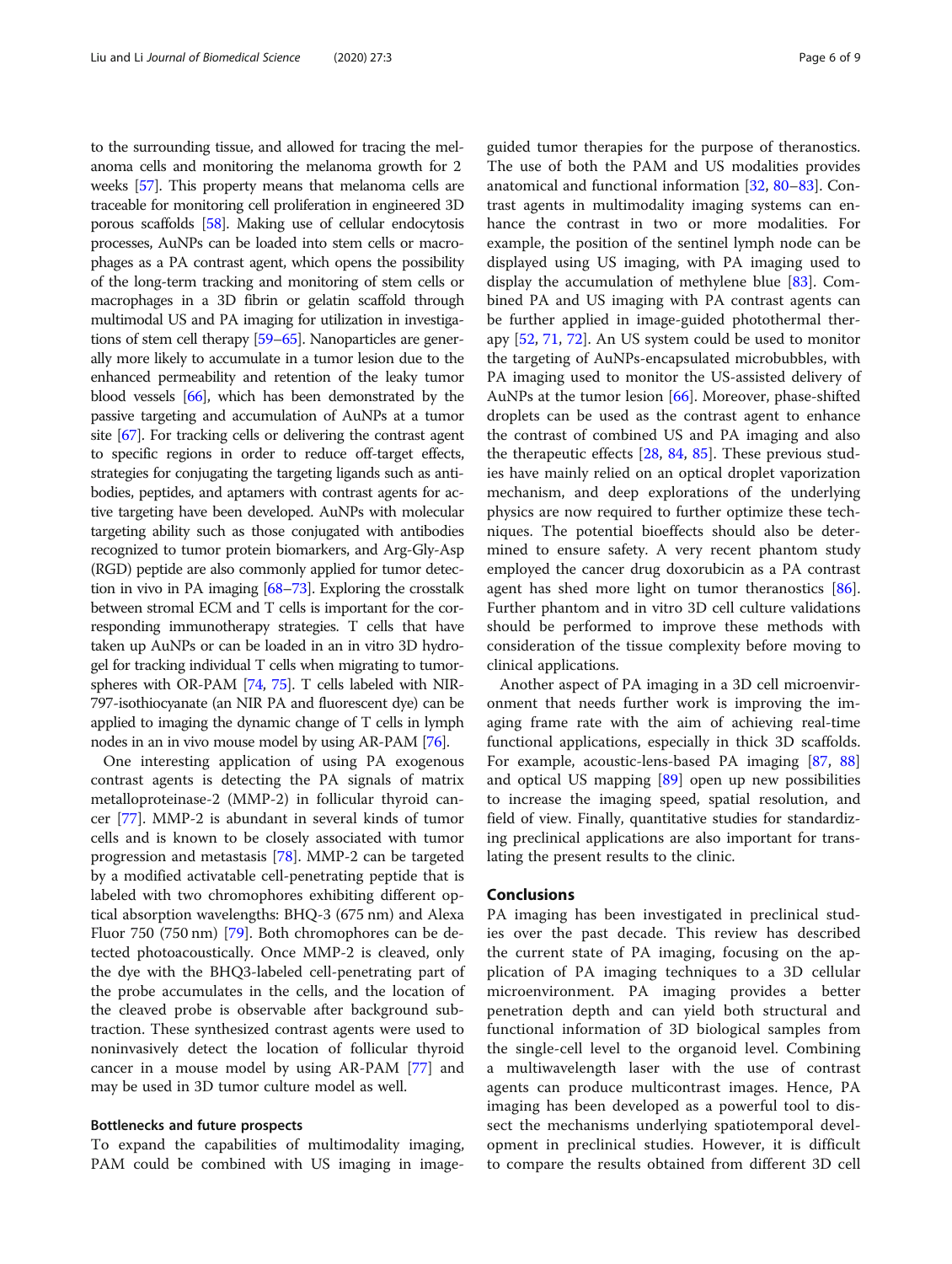<span id="page-6-0"></span>culture systems and PA imaging systems due to the wide range of the in-house systems that are available. Future works will focus on quantitative studies by using various types of PA imaging systems to achieve standardization of each biological characteristic in different 3D cell culture samples.

#### Abbreviations

2D: Two-dimensional; 3D: Three-dimensional; AR-PAM: Acoustic-resolution microscopy; AuNPs: Gold nanoparticles; CM: confocal microscopy; ECM: Extracellular matrix; EM: electron microscopy; MMP-2: Matrix metalloproteinase-2; MPM: multi-photon microscopy; NIR: Near-infrared; OCT: optical coherence tomography.; OR-PAM: Optical-resolution microscopy; PA: Photoacoustic; RGD peptide: Arg-Gly-Asp peptidePAMPhotoacoustic microscopy; US: Ultrasound; YAP: Yes-associated protein

#### Acknowledgements

Not applicable.

#### Authors' contributions

WWL drafted this article. PCL supervised the work and gave final approval of submitted/revised versions. Both authors have read and approved the final manuscript.

#### Funding

This work was supported by National Health Research Institutes (NHRI-EX107- 10624EI) and Ministry of Science and Technology (MOST 106–2221-E-002-001).

#### Availability of data and materials

Not applicable.

Ethics approval and consent to participate Not applicable.

#### Consent for publication

No applicable.

### Competing interests

The author declares that he has no competing interests.

#### Received: 30 July 2019 Accepted: 18 November 2019 Published online: 17 January 2020

#### References

- Duval K, Grover H, Han LH, Mou Y, Pegoraro AF, Fredberg J, et al. Modeling physiological events in 2D vs. 3D cell culture. Physiology (Bethesda). 2017; 32:266–77.
- 2. Gillet JP, Calcagno AM, Varma S, Marino M, Green LJ, Vora MI, et al. Redefining the relevance of established cancer cell lines to the study of mechanisms of clinical anti-cancer drug resistance. Proc Natl Acad Sci U S A. 2011;108:18708–13.
- Katt ME, Placone AL, Wong AD, Xu ZS, Searson PC. In vitro tumor models: advantages, disadvantages, variables, and selecting the right platform. Front Bioeng Biotechnol. 2016;4:12.
- 4. Liu Y, Chen YG. 2D- and 3D-based intestinal stem cell cultures for personalized medicine. Cells. 2018;7:225.
- 5. Yamada KM, Cukierman E. Modeling tissue morphogenesis and cancer in 3D. Cell. 2007;130:601–10.
- 6. Chen Q, Liu G, Liu S, Su H, Wang Y, Li J, et al. Remodeling the tumor microenvironment with emerging Nanotherapeutics. Trends Pharmacol Sci. 2018;39:59–74.
- 7. Di Modugno F, Colosi C, Trono P, Antonacci G, Ruocco G, Nistico P. 3D models in the new era of immune oncology: focus on T cells, CAF and ECM. J Exp Clin Cancer Res. 2019;38:117.
- 8. Song HH, Park KM, Gerecht S. Hydrogels to model 3D in vitro microenvironment of tumor vascularization. Adv Drug Deliv Rev. 2014;79–80:19–29.
- 9. Bougherara H, Mansuet-Lupo A, Alifano M, Ngo C, Damotte D, Le Frere-Belda MA, et al. Real-time imaging of resident T cells in human lung and ovarian carcinomas reveals how different tumor microenvironments control T lymphocyte migration. Front Immunol. 2015;6:500.
- 10. Hartmann N, Giese NA, Giese T, Poschke I, Offringa R, Werner J, et al. Prevailing role of contact guidance in intrastromal T-cell trapping in human pancreatic cancer. Clin Cancer Res. 2014;20:3422–33.
- 11. Salmon H, Franciszkiewicz K, Damotte D, Dieu-Nosjean MC, Validire P, Trautmann A, et al. Matrix architecture defines the preferential localization and migration of T cells into the stroma of human lung tumors. J Clin Invest. 2012;122:899–910.
- 12. Wolf K, Muller R, Borgmann S, Brocker EB, Friedl P. Amoeboid shape change and contact guidance: T-lymphocyte crawling through fibrillar collagen is independent of matrix remodeling by MMPs and other proteases. Blood. 2003;102:3262–9.
- 13. Wolf K, Te Lindert M, Krause M, Alexander S, Te Riet J, Willis AL, et al. Physical limits of cell migration: control by ECM space and nuclear deformation and tuning by proteolysis and traction force. J Cell Biol. 2013;201:1069–84.
- 14. Kuczek DE, Larsen AMH, Thorseth ML, Carretta M, Kalvisa A, Siersbaek MS, et al. Collagen density regulates the activity of tumor-infiltrating T cells. J Immunother Cancer. 2019;7:68.
- 15. Edsparr K, Basse PH, Goldfarb RH, Albertsson P. Matrix metalloproteinases in cytotoxic lymphocytes impact on tumour infiltration and immunomodulation. Cancer Microenviron. 2011;4:351–60.
- 16. Folkman J. Role of angiogenesis in tumor growth and metastasis. Semin Oncol. 2002;29(6 Suppl 16):15–8.
- 17. Oh S, Ryu H, Tahk D, Ko J, Chung Y, Lee HK, et al. "open-top" microfluidic device for in vitro three-dimensional capillary beds. Lab Chip. 2017;17:3405–14.
- 18. Paek J, Park SE, Lu Q, Park KT, Cho M, Oh JM, et al. Microphysiological engineering of self-assembled and Perfusable microvascular beds for the production of vascularized three-dimensional human microtissues. ACS Nano. 2019;13:7627–43.
- 19. Chen MB, Lamar JM, Li R, Hynes RO, Kamm RD. Elucidation of the roles of tumor integrin beta1 in the extravasation stage of the metastasis Cascade. Cancer Res. 2016;76:2513–24.
- 20. Zervantonakis IK, Hughes-Alford SK, Charest JL, Condeelis JS, Gertler FB, Kamm RD. Three-dimensional microfluidic model for tumor cell intravasation and endothelial barrier function. Proc Natl Acad Sci U S A. 2012;109:13515–20.
- 21. Amann A, Zwierzina M, Koeck S, Gamerith G, Pechriggl E, Huber JM, et al. Development of a 3D angiogenesis model to study tumour - endothelial cell interactions and the effects of anti-angiogenic drugs. Sci Rep. 2017;7:2963.
- 22. Park JS, Kim IK, Han S, Park I, Kim C, Bae J, et al. Normalization of tumor vessels by Tie2 activation and Ang2 inhibition enhances drug delivery and produces a favorable tumor microenvironment. Cancer Cell. 2016;30:953–67.
- 23. Rao SS, Bentil S, DeJesus J, Larison J, Hissong A, Dupaix R, et al. Inherent interfacial mechanical gradients in 3D hydrogels influence tumor cell behaviors. PLoS One. 2012;7:e35852.
- 24. Lee JY, Chang JK, Dominguez AA, Lee HP, Nam S, Chang J, et al. YAPindependent mechanotransduction drives breast cancer progression. Nat Commun. 2019;10:1848.
- 25. Su JL, Wang B, Wilson KE, Bayer CL, Chen YS, Kim S, et al. Advances in clinical and biomedical applications of Photoacoustic imaging. Expert Opin Med Diagn. 2010;4:497–510.
- 26. Wang LV, Hu S. Photoacoustic tomography: in vivo imaging from organelles to organs. Science. 2012;335:1458–62.
- 27. Beard P. Biomedical photoacoustic imaging. Interface Focus. 2011;1:602–31.
- 28. Fernandes DA, Kolios MC. Intrinsically absorbing photoacoustic and ultrasound contrast agents for cancer therapy and imaging. Nanotechnology. 2018;29:505103.
- 29. Weber J, Beard PC, Bohndiek SE. Contrast agents for molecular photoacoustic imaging. Nat Methods. 2016;13:639–50.
- 30. Yao J, Wang L, Yang JM, Maslov KI, Wong TT, Li L, et al. High-speed labelfree functional photoacoustic microscopy of mouse brain in action. Nat Methods. 2015;12:407–10.
- 31. Hai P, Imai T, Xu S, Zhang R, Aft RL, Zou J, et al. High-throughput, label-free, single-cell photoacoustic microscopy of intratumoral metabolic heterogeneity. Nat Biomed Eng. 2019;3:381–91.
- 32. Mallidi S, Luke GP, Emelianov S. Photoacoustic imaging in cancer detection, diagnosis, and treatment guidance. Trends Biotechnol. 2011;29:213–21.
- 33. Jathoul AP, Laufer J, Ogunlade O, Treeby B, Cox B, Zhang E, et al. Deep in vivo photoacoustic imaging of mammalian tissues using a tyrosinase-based genetic reporter. Nat Photonics. 2015;9:239.
- 34. Zhou Y, Yao J, Wang LV. Tutorial on photoacoustic tomography. J Biomed Opt. 2016;21:61007.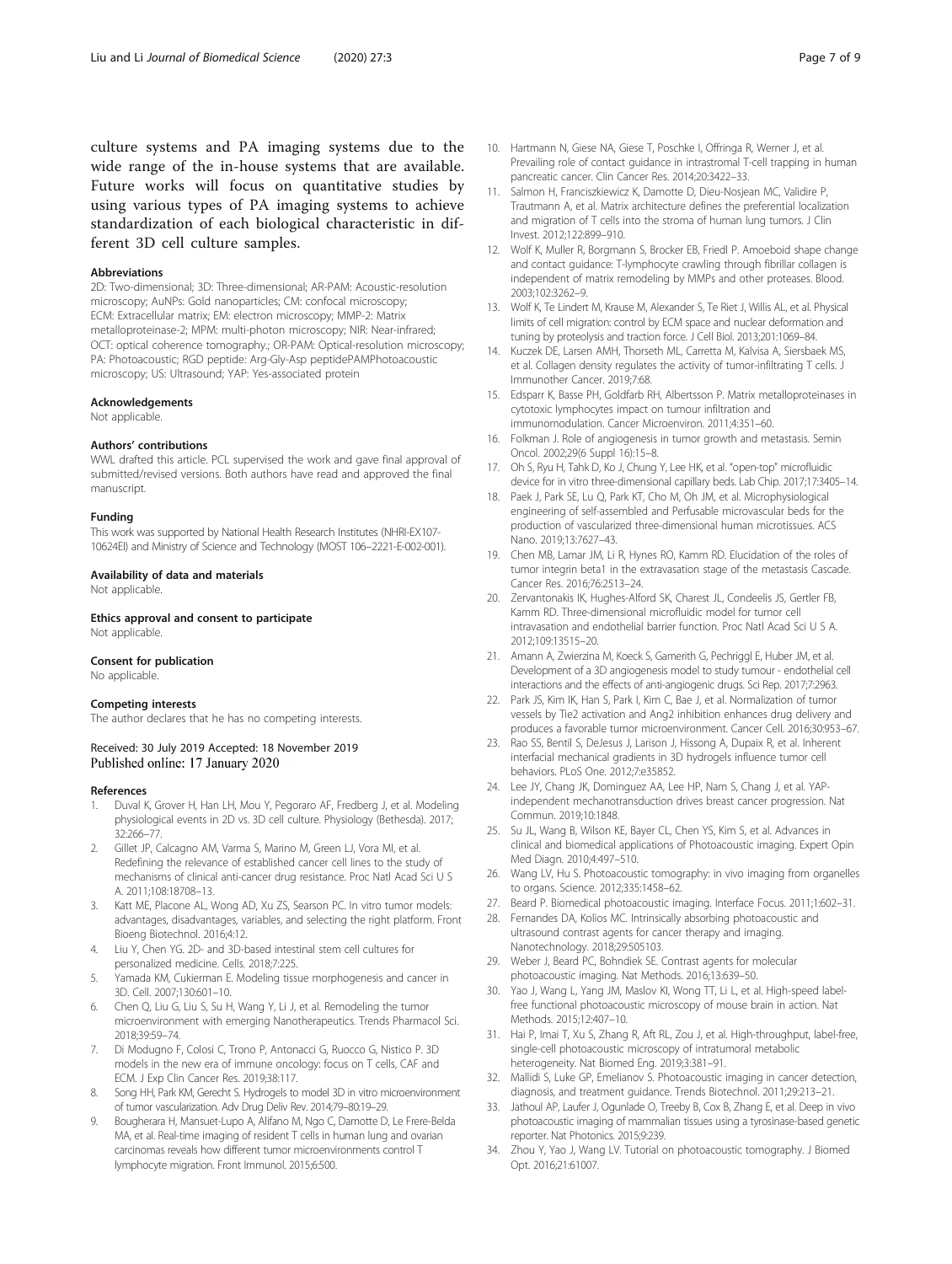- <span id="page-7-0"></span>35. Wang LV. Tutorial on Photoacoustic microscopy and computed tomography. IEEE J Sel Top Quantum Electron. 2008;14:171–9.
- 36. Hatamimoslehabadi M, Bellinger S, La J, Ahmad E, Frenette M, Yelleswarapu C, et al. Correlation of Photophysical properties with the Photoacoustic emission for a selection of established Chromophores. J Phys Chem C. 2017; 121:24168–78.
- 37. Kim C, Erpelding TN, Jankovic L, Pashley MD, Wang LV. Deeply penetrating in vivo photoacoustic imaging using a clinical ultrasound array system. Biomed Opt Express. 2010;1:278–84.
- 38. Song KH, Wang LV. Deep reflection-mode photoacoustic imaging of biological tissue. J Biomed Opt. 2007;12:060503.
- 39. Zhang HF, Maslov K, Stoica G, Wang LV. Functional photoacoustic microscopy for high-resolution and noninvasive in vivo imaging. Nat Biotechnol. 2006;24:848–51.
- 40. Maslov K, Zhang HF, Hu S, Wang LV. Optical-resolution photoacoustic microscopy for in vivo imaging of single capillaries. Opt Lett. 2008;33:929–31.
- 41. Zhang C, Maslov K, Yao J, Wang LV. In vivo photoacoustic microscopy with 7.6-μm axial resolution using a commercial 125-MHz ultrasonic transducer. J Biomed Opt. 2012;17:116016.
- 42. Zhang C, Maslov K, Wang LV. Subwavelength-resolution label-free photoacoustic microscopy of optical absorption in vivo. Opt Lett. 2010;35:3195–7.
- 43. Yao J, Wang L, Li C, Zhang C, Wang LV. Photoimprint photoacoustic microscopy for three-dimensional label-free subdiffraction imaging. Phys Rev Lett. 2014;112:014302.
- Yao J, Wang LV. Sensitivity of photoacoustic microscopy. Photoacoustics. 2014;2:87–101.
- 45. Gamelin J, Maurudis A, Aguirre A, Huang F, Guo P, Wang LV, et al. A realtime photoacoustic tomography system for small animals. Opt Express. 2009;17:10489–98.
- 46. Chen SL, Burnett J, Sun D, Wei X, Xie Z, Wang X. Photoacoustic microscopy: a potential new tool for evaluation of angiogenesis inhibitor. Biomed Opt Express. 2013;4:2657–66.
- 47. Ku G, Wang X, Xie X, Stoica G, Wang LV. Imaging of tumor angiogenesis in rat brains in vivo by photoacoustic tomography. Appl Opt. 2005;44:770–5.
- 48. Liao CK, Huang SW, Wei CW, Li PC. Nanorod-based flow estimation using a high-frame-rate photoacoustic imaging system. J Biomed Opt. 2007;12:064006.
- 49. Wei CW, Huang SW, Wang CR, Li PC. Photoacoustic flow measurements based on wash-in analysis of gold nanorods. IEEE Trans Ultrason Ferroelectr Freq Control. 2007;54:1131–41.
- 50. Wang Y, Xie X, Wang X, Ku G, Gill KL, O'Neal DP, et al. Photoacoustic tomography of a Nanoshell contrast agent in the in vivo rat brain. Nano Lett. 2004;4:1689–92.
- 51. Dean-Ben XL, Gottschalk S, Sela G, Shoham S, Razansky D. Functional optoacoustic neuro-tomography of calcium fluxes in adult zebrafish brain in vivo. Opt Lett. 2017;42:959–62.
- 52. Liu W-W, Chen S-H, Li P-C. Functional calcium imaging using opticalresolution photoacoustic microscopy in a 3D tumor cell culture. Proc SPIE. 2019. [https://doi.org/10.1117/12.2510936.](https://doi.org/10.1117/12.2510936)
- 53. Dana N, Fowler RA, Allen A, Zoldan J, Suggs L, Emelianov S. In vitro photoacoustic sensing of calcium dynamics with arsenazo III. Laser Phys Lett. 2016;13:075603.
- 54. Cai X, Zhang Y, Li L, Choi SW, MacEwan MR, Yao J, et al. Investigation of neovascularization in three-dimensional porous scaffolds in vivo by a combination of multiscale photoacoustic microscopy and optical coherence tomography. Tissue Eng Part C Methods. 2013;19:196–204.
- 55. Cai X, Paratala BS, Hu S, Sitharaman B, Wang LV. Multiscale photoacoustic microscopy of single-walled carbon nanotube-incorporated tissue engineering scaffolds. Tissue Eng Part C Methods. 2012;18:310–7.
- 56. Luo Y, Wei X, Wan Y, Lin X, Wang Z, Huang P. 3D printing of hydrogel scaffolds for future application in photothermal therapy of breast cancer and tissue repair. Acta Biomater. 2019;92:37–47.
- 57. Staley J, Grogan P, Samadi AK, Cui H, Cohen MS, Yang X. Growth of melanoma brain tumors monitored by photoacoustic microscopy. J Biomed Opt. 2010;15:040510.
- 58. Zhang Y, Cai X, Choi SW, Kim C, Wang LV, Xia Y. Chronic label-free volumetric photoacoustic microscopy of melanoma cells in threedimensional porous scaffolds. Biomaterials. 2010;31:8651–8.
- 59. Chung E, Nam SY, Ricles LM, Emelianov SY, Suggs LJ. Evaluation of gold nanotracers to track adipose-derived stem cells in a PEGylated fibrin gel for dermal tissue engineering applications. Int J Nanomedicine. 2013;8:325–36.
- 60. Li W, Chen X. Gold nanoparticles for photoacoustic imaging. Nanomedicine (Lond). 2015;10:299–320.
- 61. Jokerst JV, Thangaraj M, Kempen PJ, Sinclair R, Gambhir SS. Photoacoustic imaging of mesenchymal stem cells in living mice via silica-coated gold nanorods. ACS Nano. 2012;6:5920–30.
- 62. Kubelick KP, Snider EJ, Ethier CR, Emelianov S. Development of a stem cell tracking platform for ophthalmic applications using ultrasound and photoacoustic imaging. Theranostics. 2019;9:3812–24.
- 63. Ricles LM, Hsieh PL, Dana N, Rybalko V, Kraynak C, Farrar RP, et al. Therapeutic assessment of mesenchymal stem cells delivered within a PEGylated fibrin gel following an ischemic injury. Biomaterials. 2016;102:9–19.
- 64. Nam SY, Ricles LM, Suggs LJ, Emelianov SY. In vivo ultrasound and photoacoustic monitoring of mesenchymal stem cells labeled with gold nanotracers. PLoS One. 2012;7:e37267.
- 65. Dhada KS, Hernandez DS, Suggs LJ. In vivo Photoacoustic tracking of Mesenchymal stem cell viability. ACS Nano. 2019;13:7791–9.
- 66. Matsumura Y, Maeda H. A new concept for macromolecular therapeutics in cancer chemotherapy: mechanism of tumoritropic accumulation of proteins and the antitumor agent smancs. Cancer Res. 1986;46:6387–92.
- 67. Srivatsan A, Jenkins SV, Jeon M, Wu Z, Kim C, Chen J, et al. Gold nanocagephotosensitizer conjugates for dual-modal image-guided enhanced photodynamic therapy. Theranostics. 2014;4:163–74.
- 68. Nie L, Wang S, Wang X, Rong P, Ma Y, Liu G, et al. In vivo volumetric photoacoustic molecular angiography and therapeutic monitoring with targeted plasmonic nanostars. Small. 2014;10:1585–93.
- 69. Li PC, Wang CR, Shieh DB, Wei CW, Liao CK, Poe C, et al. In vivo photoacoustic molecular imaging with simultaneous multiple selective targeting using antibody-conjugated gold nanorods. Opt Express. 2008;16: 18605–15.
- 70. Cheng K, Kothapalli SR, Liu H, Koh AL, Jokerst JV, Jiang H, et al. Construction and validation of nano gold tripods for molecular imaging of living subjects. J Am Chem Soc. 2014;136:3560–71.
- 71. Wang YH, Chen SP, Liao AH, Yang YC, Lee CR, Wu CH, et al. Synergistic delivery of gold nanorods using multifunctional microbubbles for enhanced plasmonic photothermal therapy. Sci Rep. 2014;4:5685.
- 72. Wang YH, Liao AH, Chen JH, Wang CR, Li PC. Photoacoustic/ultrasound dual-modality contrast agent and its application to thermotherapy. J Biomed Opt. 2012;17:045001.
- 73. Agarwal A, Huang SW, O'Donnell M, Day KC, Day M, Kotov N, et al. Targeted gold nanorod contrast agent for prostate cancer detection by photoacoustic imaging. J Appl Phys. 2007;102:064701.
- 74. Lee PY, Liu WW, Chen SC, Li PC. Dual-wavelength optical-resolution photoacoustic microscopy for cells with gold nanoparticle bioconjugates in three-dimensional cultures. Proc SPIE. 2016. [https://doi.org/10.1117/12.2214037.](https://doi.org/10.1117/12.2214037)
- 75. Huang RX, Fu Y, Liu W, Ma YT, Hsieh B-Y, Chen SC, et al. Dual-wavelength OR-PAM with compressed sensing for cell tracking in a 3D cell culture system. Proc SPIE. 2018. <https://doi.org/10.1117/12.2289975>.
- 76. Zheng S, Li H, Lai K, Chen M, Fu G, Liu WH, et al. Noninvasive photoacoustic and fluorescent tracking of optical dye labeled T cellular activities of diseased sites at new depth. J Biophotonics. 2018;11:e201800073.
- 77. Levi J, Kothapalli SR, Bohndiek S, Yoon JK, Dragulescu-Andrasi A, Nielsen C, et al. Molecular photoacoustic imaging of follicular thyroid carcinoma. Clin Cancer Res. 2013;19:1494–502.
- 78. Coussens LM, Fingleton B, Matrisian LM. Matrix metalloproteinase inhibitors and cancer: trials and tribulations. Science. 2002;295:2387–92.
- 79. Levi J, Kothapalli SR, Ma TJ, Hartman K, Khuri-Yakub BT, Gambhir SS. Design, synthesis, and imaging of an activatable photoacoustic probe. J Am Chem Soc. 2010;132:11264–9.
- 80. Kolkman RG, Brands PJ, Steenbergen W, van Leeuwen TG. Real-time in vivo photoacoustic and ultrasound imaging. J Biomed Opt. 2008;13:050510.
- 81. Wilson K, Homan K, Emelianov S. Biomedical photoacoustics beyond thermal expansion using triggered nanodroplet vaporization for contrast-enhanced imaging. Nat Commun. 2012;3:618.
- 82. Harrison T, Ranasinghesagara JC, Lu H, Mathewson K, Walsh A, Zemp RJ. Combined photoacoustic and ultrasound biomicroscopy. Opt Express. 2009; 17:22041–6.
- 83. Erpelding TN, Kim C, Pramanik M, Jankovic L, Maslov K, Guo Z, et al. Sentinel lymph nodes in the rat: noninvasive photoacoustic and US imaging with a clinical US system. Radiology. 2010;256:102–10.
- 84. Chen Q, Yu J, Kim K. Review: optically-triggered phase-transition droplets for photoacoustic imaging. Biomed Eng Lett. 2018;8:223–9.